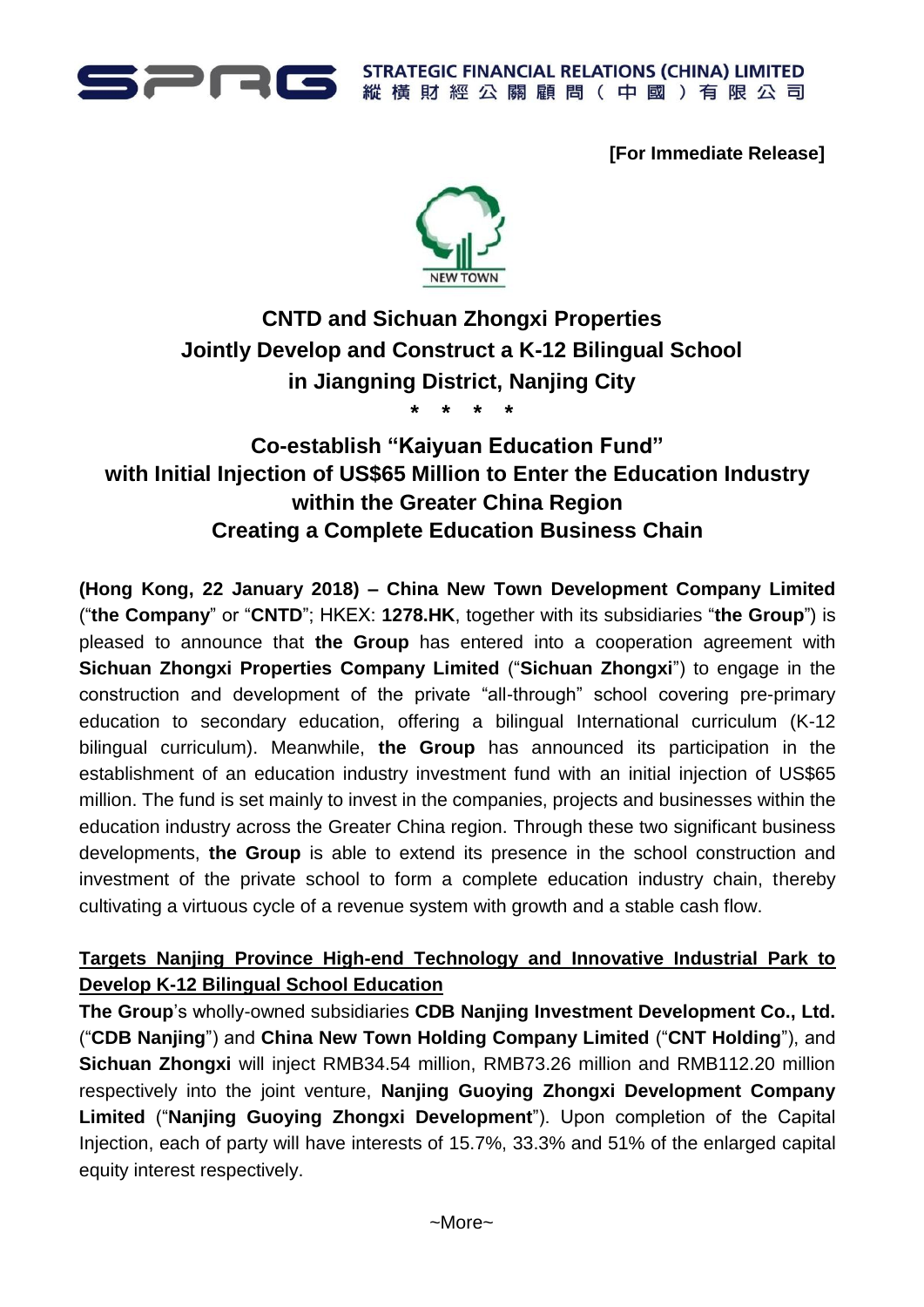*CNTD and Sichuan Zhongxi Properties Jointly Develop and Construct a K-12 Bilingual School in Jiangning District, Nanjing City Co-establish "Kaiyuan Education Fund" with Initial Injection of US\$65 Million to Enter the Education Industry within the Greater China Region Creating a Complete Education Business Chain 22 Jan 2018*

After securing the certificate for the use of state-owned land by **Nanjing Guoying Zhongxi Development**, **CDB Nanjing** shall acquire 1% equity interest in **Nanjing Guoying Zhongxi Development** at a consideration of RMB2.20 million, after which **the Group** will hold up to a 50% equity interest from its initial 49% equity interest in the joint venture. Depending on the development needs of the joint venture, all parties shall further inject capital according to the proportion of equity, up to RMB300 million. Thus, **the Group**'s maximum contribution will be RMB150 million.

**Nanjing Guoying Zhongxi Development** will carry out development and construction of the K-12 bilingual school on a 122,233.96-sq. m. land parcel located East of the Qilin Transportation River (麒麟運糧河以東), North of Qidi Street (啓迪大街以北) and South of Nanwan Camp (南灣營以南) in Jiangning District, Nanjing City.

The land parcel is located in Qilin Science Park, Jiangning District, Nanjing City and will be used for science development and education purposes (kindergarten, primary and secondary schools) during its 50-year land use period. The Qilin Science Park is an important innovative industrial park in Nanjing City, and is also planned to be a technological and innovative base for high-end industry and talents. The Science Park currently has a population of more than 100,000 and the planned population will reach 500,000. Currently, there are plenty of residential properties nearby, which will create a good demand for the school enrollment as the population increases.

## **Leveraging Existing Regional Resources to Create Milestone in Education Sector and Synergies with the Group's Urbanization Business**

Believing that the target land parcel has a high development value, **the Group** has negotiated with **Sichuan Zhongxi**, to co-develop the land and build the school. **The Group** for its part intends to introduce quality overseas education brands that it owns to boost student recruitment and school operations, and secure stable long term rentals and benefit from the potential appreciation of education assets through ownership of the school, creating an important milestone in its development of the education sector. As part of the key development of a strategic location, **the Group** has acquired a large number of quality assets in Nanjing, including investment in the Two-Bridge Project in Yuhuatai District and the Nanjing Subway Superstructure Project. The long-term accumulation of these high-potential resources in the region should create synergies between the education sector and other existing businesses, and further promote the **Group's** overall business expansion, including the business operations and commercial property development project.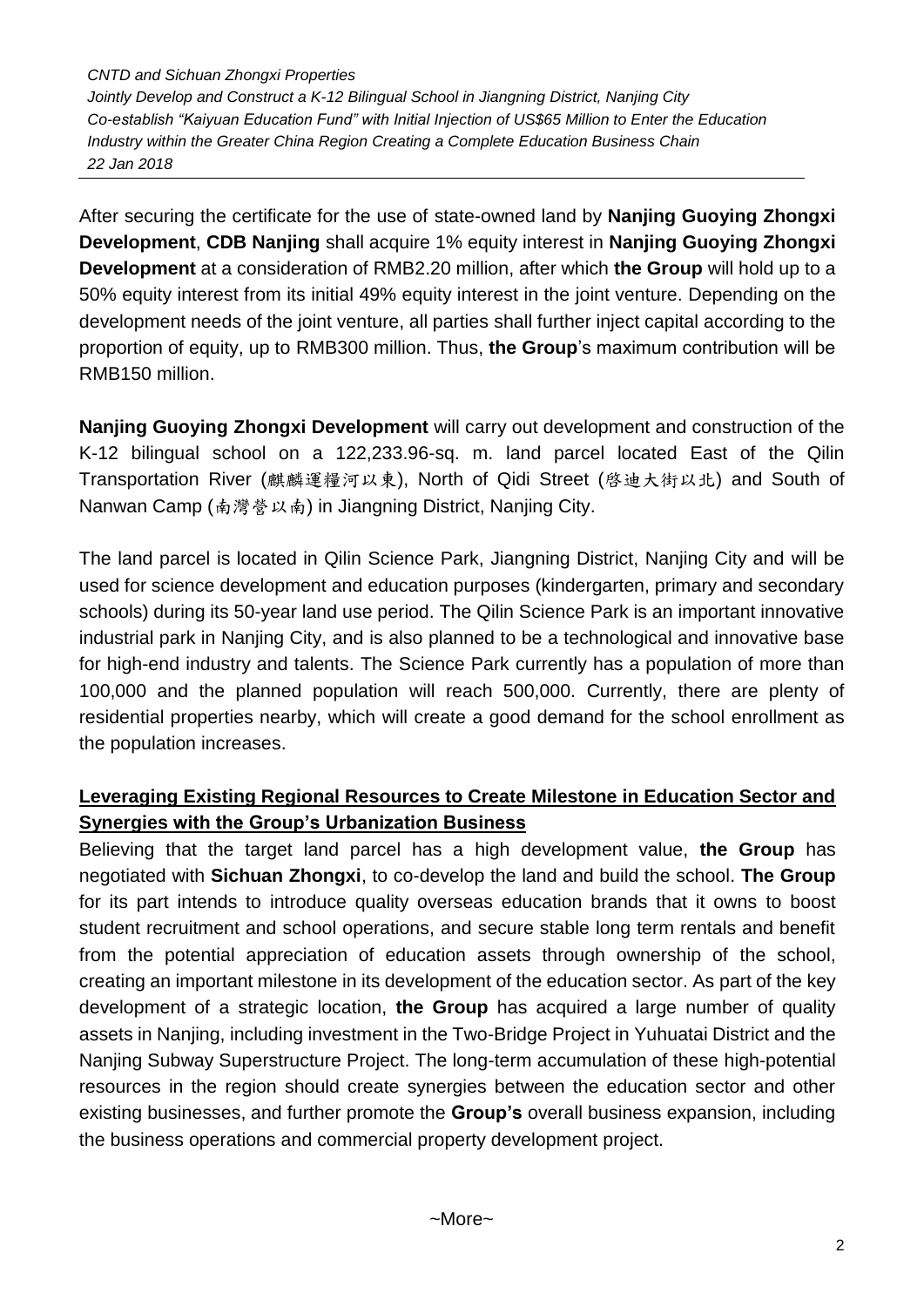*CNTD and Sichuan Zhongxi Properties Jointly Develop and Construct a K-12 Bilingual School in Jiangning District, Nanjing City Co-establish "Kaiyuan Education Fund" with Initial Injection of US\$65 Million to Enter the Education Industry within the Greater China Region Creating a Complete Education Business Chain 22 Jan 2018*

## **Co-establish "Kaiyuan Education Fund" with Initial Injection of US\$65 Million to Enter the Education Industry within the Greater China Region**

Moreover, **New Town Education Company Limited** (**"New Town Education")**, an indirect wholly-owned subsidiary of **the Group**, has entered into a subscription and commitment agreement with the General Partner **Kaiyuan Education Fund GP Limited** to subscribe for the interest of the **"Kaiyuan Education Fund LP" ("Kaiyuan Education Fund")**. **New Town Education** holds a 40% equity interest and is the strategic shareholder, while **China-West Education Investment Holdings Company Limited**, **Excel Access International Limited**  and **Smart Sphere Limited** hold 15%, 25% and 20% equity interest of **Kaiyuan Education Fund GP Holdings Limited**, the parent company of the General Partner, and their respective ultimate beneficial owners are independent third parties.

The initial investment of the **Kaiyuan Education Fund** is US\$65 million. As the Partner of the fund**, New Town Education** has committed US\$40 million at initial stage; if all other partners commit more than US\$40 million, **New Town Education** would increase its commitment to no more than US\$50 million. (including the initial subscription of the Interest of US\$40 million). **New Town Education** as the strategic shareholder of the General Partner, would actively participate in the investment management of the fund.

**The Group** has long been engaged in the strategic search for downstream expansion opportunities in China's private education sector. As its main investment platform within the education industry, **New Town Education** is to actively participate in the investment management of the fund, which will be managed by the General Partner, through private negotiations to invest in companies, projects and businesses in the education industry within the Greater China region and other global regions as identified by the General Partner aimed at long term capital appreciation.

### **Remarkable Achievements in the Education Industry Leveraging Brand Value and Synergies with the Urbanization Businesses**

The investment fund is well-positioned to blend in multiple strategic resources and independently develops and offers cutting-edge private education solutions with international curriculum elements, which predominate in the fastest-growing education segments in China's leading cities and the country's middle-class households. In the long run, participation in the education investment fund can generate value through a stable operating income of education business and the value appreciation of such assets, and also strategically balance **the Group**'s asset mix as well as augment its potential product offering within a downstream urbanization value chain, thus enhancing its core businesses and shareholders' value.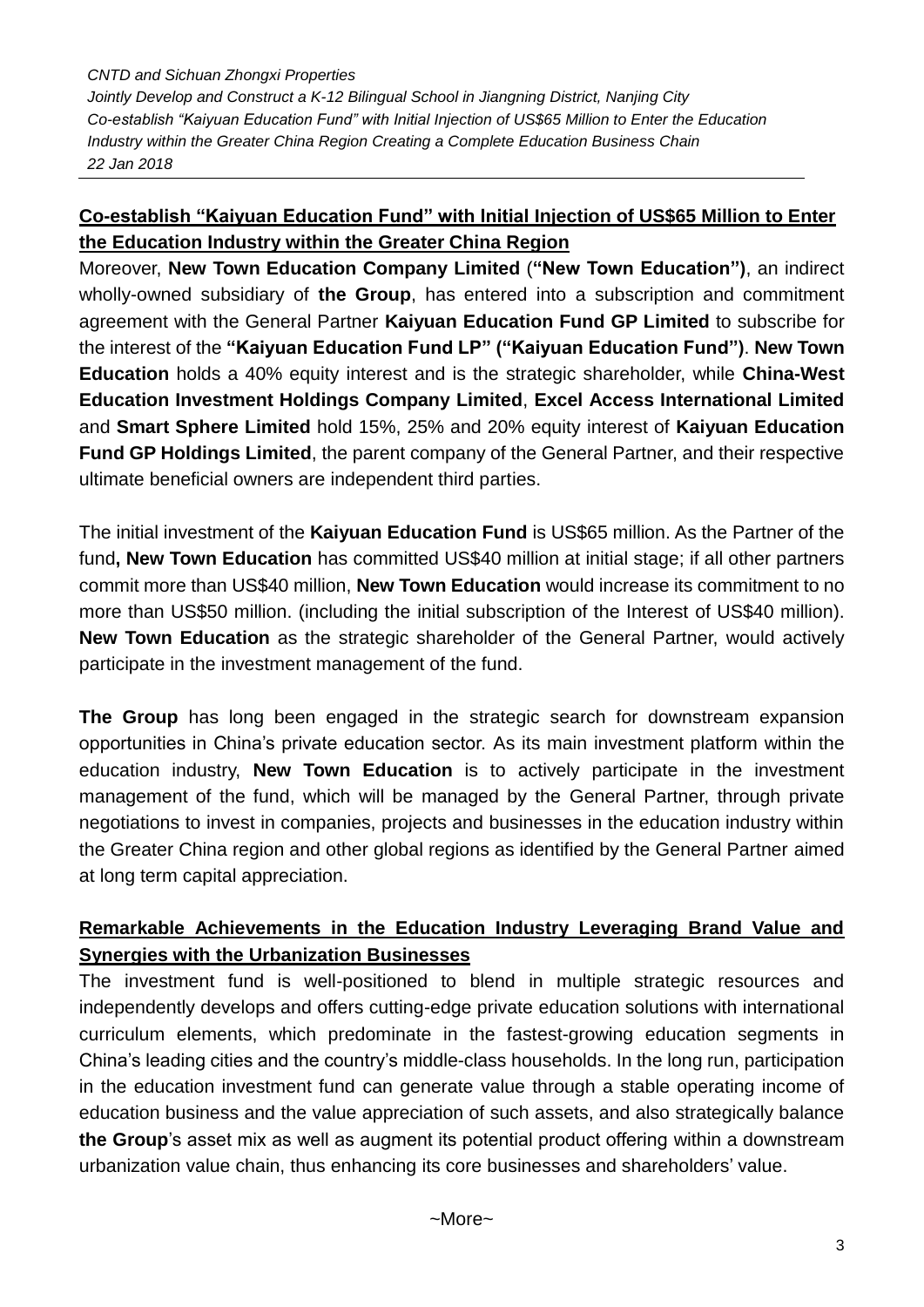*CNTD and Sichuan Zhongxi Properties*

*Jointly Develop and Construct a K-12 Bilingual School in Jiangning District, Nanjing City Co-establish "Kaiyuan Education Fund" with Initial Injection of US\$65 Million to Enter the Education Industry within the Greater China Region Creating a Complete Education Business Chain 22 Jan 2018*

**CNTD** has set its development goals on "Quality Education, Tourism and Industrial Parks," as education is a key industry in urbanization development which is highly appreciated by local governments and citizens alike. Integrating the strategic resources and brand impact of **the Group**'s controlling shareholder **CDB**, together with the quality and wide business network accumulated from the existing urbanization business of **the Group**, as well as the good relations with the government and its ability to secure scarce land resources in China's leading cities have reinforced the operating capability of its education industry business. The integration of resources also has introduced premium education resources to leveraging the intrinsic value of the city, and further increases the core competitiveness of **the Group** as an Urbanization Developer and Operator to win large-scale development projects and land reserves in attractive areas, and create synergies with other urbanization businesses to enhance its brand value and form a complementary virtuous development cycle.

#### $~\sim$ End $~\sim$

#### **About China New Town Development Company Limited ("CNTD")**  (HKEX: 1278.HK)

China New Town is the only listing platform for the urbanization business of China Development Bank ("CDB"), China's largest financial institution engaged in the business of urban development. Since China Development Bank Capital Corporation ("CDB Capital") became the controlling shareholder of the Company in 2014, the Company has capitalized on this strong shareholder background and its expertise in aspects of urbanization to re-optimize its business model, expanding the scope of its business from primary land development exclusively to include investment, development and operation of urbanization projects across China. The Company has participated in numerous projects including the Junzhuang Project in Beijing Mentougou District, Shanghai Luodian New Town, Nanjing Yuhuatai Twin Bridges and Yangzhou Airport City. It also found strategic cooperative partners including the National IC Industry Fund, Vanke, Shenzhen Capital Group, etc. As at 31 December 2017, the Company had a portfolio of RMB2.19 billion fixed income investments in aggregate, with annualized average ROI at 11.9%, reflecting its improving financial status. In the first half of 2017, profit attributable to equity holders of the parent was approximately RMB117 million.

Looking ahead, riding on the resource and brand advantages of its controlling shareholder CDB and CDB's subsidiaries and member companies, the Company will focus on China's core economic regions such as the Yangtze River Delta and Beijing-Tianjin-Hebei region and will continue to broaden and enrich its fixed income investment portfolio for urbanization. It will also devote itself to develop and create urbanization projects in relation to education, elderly care, tourism and medical and healthcare through collaboration with quality partners such as Vanke, with the aim to reinforce its leading position and brand in the industry.